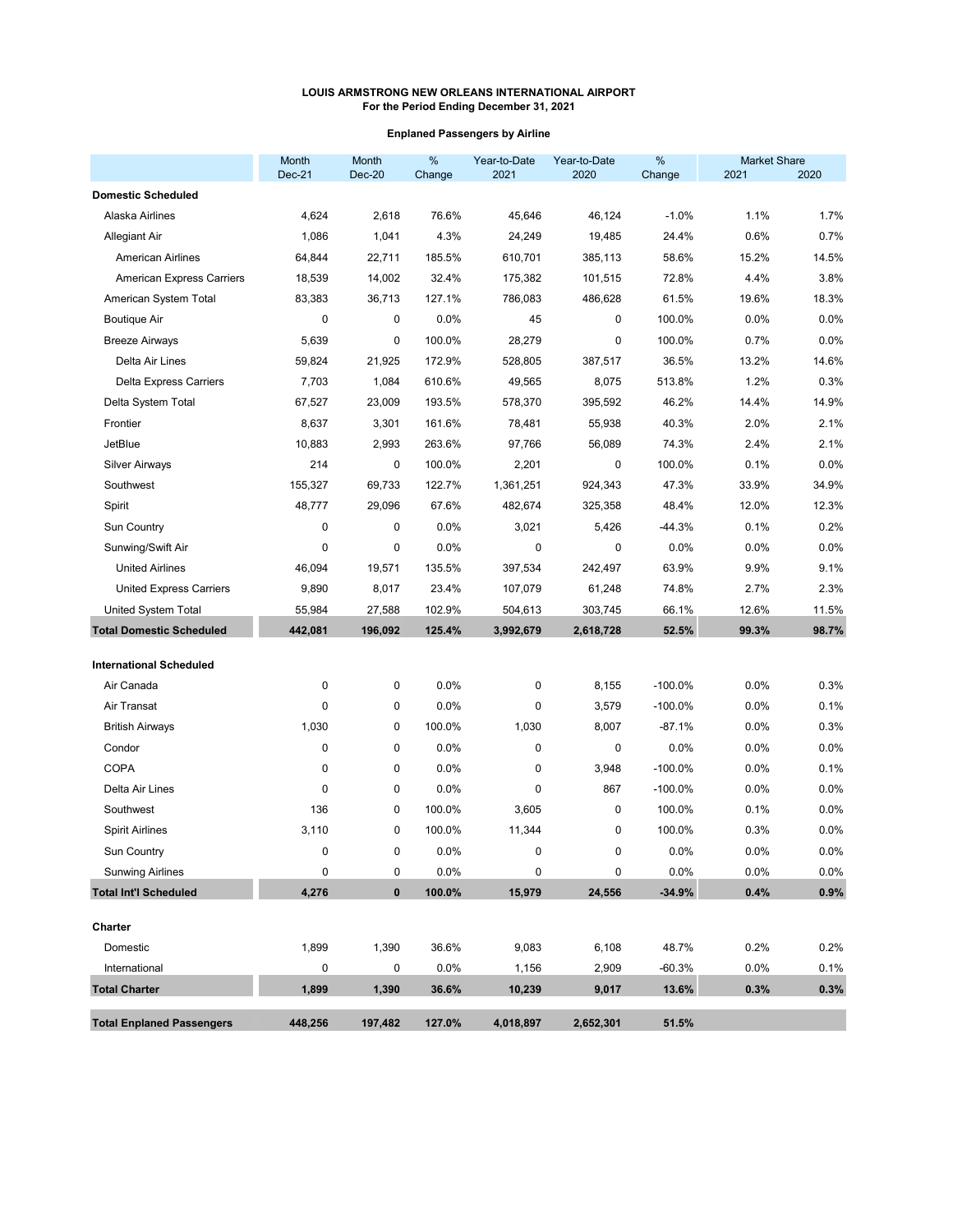# **Deplaned Passengers by Airline**

| <b>Domestic Scheduled</b><br>4,745<br>2,527<br>87.8%<br>45,730<br>46,815<br>$-2.3%$<br>1.1%<br>Alaska Airlines<br>23.7%<br>0.6%<br><b>Allegiant Air</b><br>965<br>1,196<br>$-19.3%$<br>24,434<br>19,749<br>60.0%<br>15.0%<br><b>American Airlines</b><br>60,875<br>22,893<br>165.9%<br>608,306<br>380,116<br>78.9%<br>4.3%<br><b>American Express Carriers</b><br>18,625<br>13,775<br>35.2%<br>175,851<br>98,320<br>American System Total<br>79,500<br>36,668<br>116.8%<br>784,157<br>478,436<br>63.9%<br>19.4%<br>$\mathbf 0$<br><b>Boutique Air</b><br>0<br>0.0%<br>100<br>0<br>100.0%<br>0.0%<br>0.7%<br><b>Breeze Airways</b><br>6,015<br>0<br>100.0%<br>29,103<br>0<br>100.0%<br>Delta Air Lines<br>63,282<br>22,375<br>182.8%<br>539,965<br>394,712<br>36.8%<br>13.3%<br>1.1%<br>3,184<br>1,084<br>193.7%<br>45,271<br>456.0%<br><b>Delta Express Carriers</b><br>8,142<br>Delta System Total<br>66,466<br>183.3%<br>585,236<br>402,854<br>45.3%<br>14.5%<br>23,459<br>8,302<br>2.0%<br>Frontier<br>3,129<br>165.3%<br>79,094<br>54,283<br>45.7%<br><b>JetBlue</b><br>10,009<br>2.4%<br>2,993<br>234.4%<br>98,077<br>55,706<br>76.1%<br><b>Silver Airways</b><br>218<br>0<br>100.0%<br>2,370<br>0<br>100.0%<br>0.1%<br>Southwest<br>153,469<br>69,171<br>121.9%<br>1,358,810<br>912,370<br>48.9%<br>33.6%<br>48,149<br>28,362<br>69.8%<br>496,229<br>53.2%<br>12.3%<br>Spirit<br>323,977<br>0.1%<br>Sun Country<br>0<br>0<br>0.0%<br>2,942<br>5,121<br>-42.6%<br>0<br>0<br>0.0%<br>0.0%<br>Sunwing/Swift Air<br>0.0%<br>0<br>0<br>73.3%<br>10.1%<br><b>United Airlines</b><br>44,962<br>139.2%<br>410,550<br>236,848<br>18,798<br>10,160<br>24.2%<br>80.6%<br>2.6%<br><b>United Express Carriers</b><br>8,178<br>107,030<br>59,249<br>74.8%<br>12.8%<br>United System Total<br>55,122<br>26,976<br>104.3%<br>517,580<br>296,097<br><b>Total Domestic Scheduled</b><br>55.0%<br>432,960<br>194,481<br>122.6%<br>4,023,862<br>2,595,408<br>99.4% | Month<br>Dec-21 | Month<br><b>Dec-20</b> | %<br>Change | Year-to-Date<br>2021 | Year-to-Date<br>2020 | %<br>Change | <b>Market Share</b><br>2021 | 2020    |
|------------------------------------------------------------------------------------------------------------------------------------------------------------------------------------------------------------------------------------------------------------------------------------------------------------------------------------------------------------------------------------------------------------------------------------------------------------------------------------------------------------------------------------------------------------------------------------------------------------------------------------------------------------------------------------------------------------------------------------------------------------------------------------------------------------------------------------------------------------------------------------------------------------------------------------------------------------------------------------------------------------------------------------------------------------------------------------------------------------------------------------------------------------------------------------------------------------------------------------------------------------------------------------------------------------------------------------------------------------------------------------------------------------------------------------------------------------------------------------------------------------------------------------------------------------------------------------------------------------------------------------------------------------------------------------------------------------------------------------------------------------------------------------------------------------------------------------------------------------------------------------------------------------------------------------------------------|-----------------|------------------------|-------------|----------------------|----------------------|-------------|-----------------------------|---------|
|                                                                                                                                                                                                                                                                                                                                                                                                                                                                                                                                                                                                                                                                                                                                                                                                                                                                                                                                                                                                                                                                                                                                                                                                                                                                                                                                                                                                                                                                                                                                                                                                                                                                                                                                                                                                                                                                                                                                                      |                 |                        |             |                      |                      |             |                             |         |
|                                                                                                                                                                                                                                                                                                                                                                                                                                                                                                                                                                                                                                                                                                                                                                                                                                                                                                                                                                                                                                                                                                                                                                                                                                                                                                                                                                                                                                                                                                                                                                                                                                                                                                                                                                                                                                                                                                                                                      |                 |                        |             |                      |                      |             |                             | 1.8%    |
|                                                                                                                                                                                                                                                                                                                                                                                                                                                                                                                                                                                                                                                                                                                                                                                                                                                                                                                                                                                                                                                                                                                                                                                                                                                                                                                                                                                                                                                                                                                                                                                                                                                                                                                                                                                                                                                                                                                                                      |                 |                        |             |                      |                      |             |                             | 0.8%    |
|                                                                                                                                                                                                                                                                                                                                                                                                                                                                                                                                                                                                                                                                                                                                                                                                                                                                                                                                                                                                                                                                                                                                                                                                                                                                                                                                                                                                                                                                                                                                                                                                                                                                                                                                                                                                                                                                                                                                                      |                 |                        |             |                      |                      |             |                             | 14.5%   |
|                                                                                                                                                                                                                                                                                                                                                                                                                                                                                                                                                                                                                                                                                                                                                                                                                                                                                                                                                                                                                                                                                                                                                                                                                                                                                                                                                                                                                                                                                                                                                                                                                                                                                                                                                                                                                                                                                                                                                      |                 |                        |             |                      |                      |             |                             | 3.7%    |
|                                                                                                                                                                                                                                                                                                                                                                                                                                                                                                                                                                                                                                                                                                                                                                                                                                                                                                                                                                                                                                                                                                                                                                                                                                                                                                                                                                                                                                                                                                                                                                                                                                                                                                                                                                                                                                                                                                                                                      |                 |                        |             |                      |                      |             |                             | 18.2%   |
|                                                                                                                                                                                                                                                                                                                                                                                                                                                                                                                                                                                                                                                                                                                                                                                                                                                                                                                                                                                                                                                                                                                                                                                                                                                                                                                                                                                                                                                                                                                                                                                                                                                                                                                                                                                                                                                                                                                                                      |                 |                        |             |                      |                      |             |                             | 0.0%    |
|                                                                                                                                                                                                                                                                                                                                                                                                                                                                                                                                                                                                                                                                                                                                                                                                                                                                                                                                                                                                                                                                                                                                                                                                                                                                                                                                                                                                                                                                                                                                                                                                                                                                                                                                                                                                                                                                                                                                                      |                 |                        |             |                      |                      |             |                             | 0.0%    |
|                                                                                                                                                                                                                                                                                                                                                                                                                                                                                                                                                                                                                                                                                                                                                                                                                                                                                                                                                                                                                                                                                                                                                                                                                                                                                                                                                                                                                                                                                                                                                                                                                                                                                                                                                                                                                                                                                                                                                      |                 |                        |             |                      |                      |             |                             | 15.0%   |
|                                                                                                                                                                                                                                                                                                                                                                                                                                                                                                                                                                                                                                                                                                                                                                                                                                                                                                                                                                                                                                                                                                                                                                                                                                                                                                                                                                                                                                                                                                                                                                                                                                                                                                                                                                                                                                                                                                                                                      |                 |                        |             |                      |                      |             |                             | 0.3%    |
|                                                                                                                                                                                                                                                                                                                                                                                                                                                                                                                                                                                                                                                                                                                                                                                                                                                                                                                                                                                                                                                                                                                                                                                                                                                                                                                                                                                                                                                                                                                                                                                                                                                                                                                                                                                                                                                                                                                                                      |                 |                        |             |                      |                      |             |                             | 15.3%   |
|                                                                                                                                                                                                                                                                                                                                                                                                                                                                                                                                                                                                                                                                                                                                                                                                                                                                                                                                                                                                                                                                                                                                                                                                                                                                                                                                                                                                                                                                                                                                                                                                                                                                                                                                                                                                                                                                                                                                                      |                 |                        |             |                      |                      |             |                             | 2.1%    |
|                                                                                                                                                                                                                                                                                                                                                                                                                                                                                                                                                                                                                                                                                                                                                                                                                                                                                                                                                                                                                                                                                                                                                                                                                                                                                                                                                                                                                                                                                                                                                                                                                                                                                                                                                                                                                                                                                                                                                      |                 |                        |             |                      |                      |             |                             | 2.1%    |
|                                                                                                                                                                                                                                                                                                                                                                                                                                                                                                                                                                                                                                                                                                                                                                                                                                                                                                                                                                                                                                                                                                                                                                                                                                                                                                                                                                                                                                                                                                                                                                                                                                                                                                                                                                                                                                                                                                                                                      |                 |                        |             |                      |                      |             |                             | 0.0%    |
|                                                                                                                                                                                                                                                                                                                                                                                                                                                                                                                                                                                                                                                                                                                                                                                                                                                                                                                                                                                                                                                                                                                                                                                                                                                                                                                                                                                                                                                                                                                                                                                                                                                                                                                                                                                                                                                                                                                                                      |                 |                        |             |                      |                      |             |                             | 34.7%   |
|                                                                                                                                                                                                                                                                                                                                                                                                                                                                                                                                                                                                                                                                                                                                                                                                                                                                                                                                                                                                                                                                                                                                                                                                                                                                                                                                                                                                                                                                                                                                                                                                                                                                                                                                                                                                                                                                                                                                                      |                 |                        |             |                      |                      |             |                             | 12.3%   |
|                                                                                                                                                                                                                                                                                                                                                                                                                                                                                                                                                                                                                                                                                                                                                                                                                                                                                                                                                                                                                                                                                                                                                                                                                                                                                                                                                                                                                                                                                                                                                                                                                                                                                                                                                                                                                                                                                                                                                      |                 |                        |             |                      |                      |             |                             | 0.2%    |
|                                                                                                                                                                                                                                                                                                                                                                                                                                                                                                                                                                                                                                                                                                                                                                                                                                                                                                                                                                                                                                                                                                                                                                                                                                                                                                                                                                                                                                                                                                                                                                                                                                                                                                                                                                                                                                                                                                                                                      |                 |                        |             |                      |                      |             |                             | 0.0%    |
|                                                                                                                                                                                                                                                                                                                                                                                                                                                                                                                                                                                                                                                                                                                                                                                                                                                                                                                                                                                                                                                                                                                                                                                                                                                                                                                                                                                                                                                                                                                                                                                                                                                                                                                                                                                                                                                                                                                                                      |                 |                        |             |                      |                      |             |                             | 9.0%    |
|                                                                                                                                                                                                                                                                                                                                                                                                                                                                                                                                                                                                                                                                                                                                                                                                                                                                                                                                                                                                                                                                                                                                                                                                                                                                                                                                                                                                                                                                                                                                                                                                                                                                                                                                                                                                                                                                                                                                                      |                 |                        |             |                      |                      |             |                             | 2.3%    |
|                                                                                                                                                                                                                                                                                                                                                                                                                                                                                                                                                                                                                                                                                                                                                                                                                                                                                                                                                                                                                                                                                                                                                                                                                                                                                                                                                                                                                                                                                                                                                                                                                                                                                                                                                                                                                                                                                                                                                      |                 |                        |             |                      |                      |             |                             | 11.3%   |
|                                                                                                                                                                                                                                                                                                                                                                                                                                                                                                                                                                                                                                                                                                                                                                                                                                                                                                                                                                                                                                                                                                                                                                                                                                                                                                                                                                                                                                                                                                                                                                                                                                                                                                                                                                                                                                                                                                                                                      |                 |                        |             |                      |                      |             |                             | 98.8%   |
| <b>International Scheduled</b>                                                                                                                                                                                                                                                                                                                                                                                                                                                                                                                                                                                                                                                                                                                                                                                                                                                                                                                                                                                                                                                                                                                                                                                                                                                                                                                                                                                                                                                                                                                                                                                                                                                                                                                                                                                                                                                                                                                       |                 |                        |             |                      |                      |             |                             |         |
| Air Canada<br>0<br>0<br>0.0%<br>0<br>7,424<br>$-100.0\%$<br>$0.0\%$                                                                                                                                                                                                                                                                                                                                                                                                                                                                                                                                                                                                                                                                                                                                                                                                                                                                                                                                                                                                                                                                                                                                                                                                                                                                                                                                                                                                                                                                                                                                                                                                                                                                                                                                                                                                                                                                                  |                 |                        |             |                      |                      |             |                             | 0.3%    |
| $\mathbf 0$<br>0<br>0.0%<br>0.0%<br>Air Transat<br>0<br>3,363<br>$-100.0\%$                                                                                                                                                                                                                                                                                                                                                                                                                                                                                                                                                                                                                                                                                                                                                                                                                                                                                                                                                                                                                                                                                                                                                                                                                                                                                                                                                                                                                                                                                                                                                                                                                                                                                                                                                                                                                                                                          |                 |                        |             |                      |                      |             |                             | 0.1%    |
| 0.0%<br><b>British Airways</b><br>1,152<br>0<br>100.0%<br>1,152<br>8,774<br>$-86.9%$                                                                                                                                                                                                                                                                                                                                                                                                                                                                                                                                                                                                                                                                                                                                                                                                                                                                                                                                                                                                                                                                                                                                                                                                                                                                                                                                                                                                                                                                                                                                                                                                                                                                                                                                                                                                                                                                 |                 |                        |             |                      |                      |             |                             | 0.3%    |
| $\mathbf 0$<br>0<br>0<br>0.0%<br>0.0%<br>Condor<br>0.0%<br>0                                                                                                                                                                                                                                                                                                                                                                                                                                                                                                                                                                                                                                                                                                                                                                                                                                                                                                                                                                                                                                                                                                                                                                                                                                                                                                                                                                                                                                                                                                                                                                                                                                                                                                                                                                                                                                                                                         |                 |                        |             |                      |                      |             |                             | 0.0%    |
| <b>COPA</b><br>$\mathbf 0$<br>0<br>0.0%<br>0<br>0.0%<br>3,978<br>$-100.0%$                                                                                                                                                                                                                                                                                                                                                                                                                                                                                                                                                                                                                                                                                                                                                                                                                                                                                                                                                                                                                                                                                                                                                                                                                                                                                                                                                                                                                                                                                                                                                                                                                                                                                                                                                                                                                                                                           |                 |                        |             |                      |                      |             |                             | 0.2%    |
| $\mathbf 0$<br>0.0%<br>Delta Air Lines<br>0<br>191<br>981<br>$-80.5%$<br>0.0%                                                                                                                                                                                                                                                                                                                                                                                                                                                                                                                                                                                                                                                                                                                                                                                                                                                                                                                                                                                                                                                                                                                                                                                                                                                                                                                                                                                                                                                                                                                                                                                                                                                                                                                                                                                                                                                                        |                 |                        |             |                      |                      |             |                             | 0.0%    |
| 0.1%<br>Southwest<br>2,106<br>0<br>100.0%<br>3,488<br>0<br>100.0%                                                                                                                                                                                                                                                                                                                                                                                                                                                                                                                                                                                                                                                                                                                                                                                                                                                                                                                                                                                                                                                                                                                                                                                                                                                                                                                                                                                                                                                                                                                                                                                                                                                                                                                                                                                                                                                                                    |                 |                        |             |                      |                      |             |                             | 0.0%    |
| 50<br><b>Spirit Airlines</b><br>0<br>100.0%<br>9,247<br>0<br>100.0%<br>0.2%                                                                                                                                                                                                                                                                                                                                                                                                                                                                                                                                                                                                                                                                                                                                                                                                                                                                                                                                                                                                                                                                                                                                                                                                                                                                                                                                                                                                                                                                                                                                                                                                                                                                                                                                                                                                                                                                          |                 |                        |             |                      |                      |             |                             | 0.0%    |
| 0<br>0.0%<br>0.0%<br>0.0%<br>Sun Country<br>0                                                                                                                                                                                                                                                                                                                                                                                                                                                                                                                                                                                                                                                                                                                                                                                                                                                                                                                                                                                                                                                                                                                                                                                                                                                                                                                                                                                                                                                                                                                                                                                                                                                                                                                                                                                                                                                                                                        |                 |                        |             |                      |                      |             |                             | 0.0%    |
| $\mathbf 0$<br>0.0%<br>0.0%<br>0.0%<br><b>Sunwing Airlines</b><br>0<br>0<br>0                                                                                                                                                                                                                                                                                                                                                                                                                                                                                                                                                                                                                                                                                                                                                                                                                                                                                                                                                                                                                                                                                                                                                                                                                                                                                                                                                                                                                                                                                                                                                                                                                                                                                                                                                                                                                                                                        |                 |                        |             |                      |                      |             |                             | $0.0\%$ |
| <b>Total Int'l Scheduled</b><br>$\pmb{0}$<br>$-42.6%$<br>0.3%<br>3,308<br>100.0%<br>14,078<br>24,520                                                                                                                                                                                                                                                                                                                                                                                                                                                                                                                                                                                                                                                                                                                                                                                                                                                                                                                                                                                                                                                                                                                                                                                                                                                                                                                                                                                                                                                                                                                                                                                                                                                                                                                                                                                                                                                 |                 |                        |             |                      |                      |             |                             | 0.9%    |
| Charter                                                                                                                                                                                                                                                                                                                                                                                                                                                                                                                                                                                                                                                                                                                                                                                                                                                                                                                                                                                                                                                                                                                                                                                                                                                                                                                                                                                                                                                                                                                                                                                                                                                                                                                                                                                                                                                                                                                                              |                 |                        |             |                      |                      |             |                             |         |
| 1,950<br>8,837<br>44.1%<br>0.2%<br>Domestic<br>1,397<br>39.6%<br>6,132                                                                                                                                                                                                                                                                                                                                                                                                                                                                                                                                                                                                                                                                                                                                                                                                                                                                                                                                                                                                                                                                                                                                                                                                                                                                                                                                                                                                                                                                                                                                                                                                                                                                                                                                                                                                                                                                               |                 |                        |             |                      |                      |             |                             | 0.2%    |
| 41<br>0<br>100.0%<br>1,195<br>391<br>205.6%<br>0.0%<br>International                                                                                                                                                                                                                                                                                                                                                                                                                                                                                                                                                                                                                                                                                                                                                                                                                                                                                                                                                                                                                                                                                                                                                                                                                                                                                                                                                                                                                                                                                                                                                                                                                                                                                                                                                                                                                                                                                 |                 |                        |             |                      |                      |             |                             | 0.0%    |
| 53.8%<br><b>Total Charter</b><br>1,991<br>1,397<br>42.5%<br>10,032<br>0.2%<br>6,523                                                                                                                                                                                                                                                                                                                                                                                                                                                                                                                                                                                                                                                                                                                                                                                                                                                                                                                                                                                                                                                                                                                                                                                                                                                                                                                                                                                                                                                                                                                                                                                                                                                                                                                                                                                                                                                                  |                 |                        |             |                      |                      |             |                             | 0.2%    |
| <b>Total Deplaned Passengers</b><br>438,259<br>54.1%<br>195,878<br>123.7%<br>4,047,972<br>2,626,451                                                                                                                                                                                                                                                                                                                                                                                                                                                                                                                                                                                                                                                                                                                                                                                                                                                                                                                                                                                                                                                                                                                                                                                                                                                                                                                                                                                                                                                                                                                                                                                                                                                                                                                                                                                                                                                  |                 |                        |             |                      |                      |             |                             |         |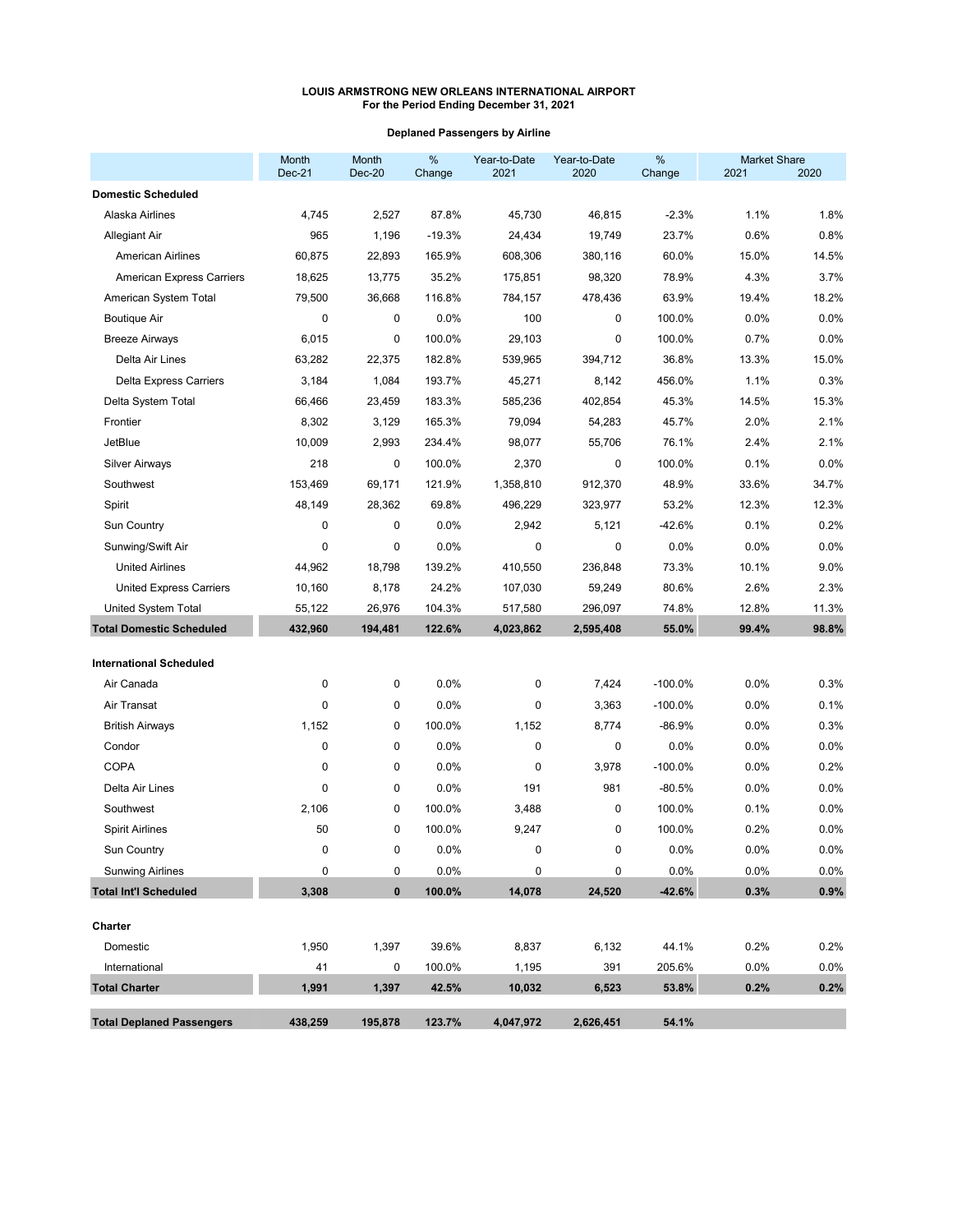## **Freight and Mail Activity (Enplaned & Deplaned Combined)**

|                                         | Month<br>$Dec-21$ | Month<br>$Dec-20$ | %<br>Change | Year-to-Date<br>2021 | Year-to-Date<br>2020 | %<br>Change | <b>Market Share</b><br>2021 | 2020  |
|-----------------------------------------|-------------------|-------------------|-------------|----------------------|----------------------|-------------|-----------------------------|-------|
| Domestic Freight & Mail                 |                   |                   |             |                      |                      |             |                             |       |
| Alaska Airlines                         | 3,244             | 14,085            | $-77.0%$    | 91,764               | 133,633              | $-31.3%$    | 0.1%                        | 0.1%  |
| <b>American Airlines</b>                | 63,384            | 129,036           | $-50.9%$    | 862,506              | 987,372              | $-12.6%$    | 0.6%                        | 0.7%  |
| American Express Carriers               | 419               | 847               | $-50.5%$    | 15,593               | 11,118               | 40.3%       | 0.0%                        | 0.0%  |
| <b>Boutique Air</b>                     | $\mathbf{0}$      | 0                 | 0.0%        | $\pmb{0}$            | 0                    | 0.0%        | 0.0%                        | 0.0%  |
| <b>Breeze Airways</b>                   | $\mathbf{0}$      | 0                 | 0.0%        | $\mathbf 0$          | 0                    | 0.0%        | 0.0%                        | 0.0%  |
| Delta Air Lines                         | 225,740           | 209,160           | 7.9%        | 2,536,985            | 2,655,752            | $-4.5%$     | 1.8%                        | 2.0%  |
| <b>Delta Express Carriers</b>           | 996               | 8.222             | $-87.9%$    | 109,813              | 13,184               | 732.9%      | 0.1%                        | 0.0%  |
| Frontier                                | $\Omega$          | 0                 | 0.0%        | $\pmb{0}$            | $\pmb{0}$            | 0.0%        | 0.0%                        | 0.0%  |
| <b>Silver Airways</b>                   | $\mathbf 0$       | 0                 | 0.0%        | $\mathbf 0$          | 0                    | 0.0%        | 0.0%                        | 0.0%  |
| <b>Southwest Airlines</b>               | 626,902           | 635,146           | $-1.3%$     | 7,108,241            | 6,745,190            | 5.4%        | 5.1%                        | 5.0%  |
| <b>Sun Country</b>                      | 1,102,263         | 1,313,416         | $-16.1%$    | 9,764,303            | 2,424,664            | 302.7%      | 7.0%                        | 1.8%  |
| <b>Sunwing Airlines</b>                 | $\mathbf 0$       | 0                 | 0.0%        | $\mathbf 0$          | 8,256                | $-100.0%$   | 0.0%                        | 0.0%  |
| <b>United Airlines</b>                  | 159,291           | 125,982           | 26.4%       | 1,016,629            | 892,129              | 14.0%       | 0.7%                        | 0.7%  |
| <b>Atlantic Aviation</b>                | $\mathbf 0$       | 6,000             | $-100.0%$   | 103,200              | 45,600               | 126.3%      | 0.1%                        | 0.0%  |
| Ameriflight                             | $\pmb{0}$         | 0                 | 0.0%        | 752                  | 18,900               | $-96.0%$    | 0.0%                        | 0.0%  |
| Nola Aviation                           | $\mathbf 0$       | 0                 | 0.0%        | 4,500                | $\pmb{0}$            | 100.0%      | 0.0%                        | 0.0%  |
| Signature                               | $\mathbf 0$       | 0                 | 0.0%        | 102,187              | $\mathbf 0$          | 100.0%      | 0.1%                        | 0.0%  |
| DHL                                     | 823,191           | 460,169           | 78.9%       | 6,372,261            | 7,223,603            | $-11.8%$    | 4.5%                        | 5.4%  |
| <b>Federal Express</b>                  | 7,035,975         | 7,108,494         | $-1.0%$     | 74,915,406           | 82,261,413           | $-8.9%$     | 53.4%                       | 61.5% |
| <b>UPS</b>                              | 3,159,120         | 3,424,115         | $-7.7%$     | 37, 158, 492         | 29,527,518           | 25.8%       | 26.5%                       | 22.1% |
| <b>Total Domestic</b>                   | 13,200,525        | 13,434,672        | $-1.7%$     | 140,162,632          | 132,948,332          | 5.4%        | 99.9%                       | 99.3% |
| <b>International Freight &amp; Mail</b> |                   |                   |             |                      |                      |             |                             |       |
| <b>British Airways</b>                  | 78595             | 0                 | 100.0%      | 78595                | 632543               | $-87.6%$    | 0.1%                        | 0.5%  |
| Condor                                  | $\mathbf{0}$      | 0                 | 0.0%        | 0                    | $\mathbf 0$          | 0.0%        | 0.0%                        | 0.0%  |
| <b>COPA</b>                             | $\mathbf 0$       | 0                 | 0.0%        | $\mathbf 0$          | $\mathbf 0$          | 0.0%        | 0.0%                        | 0.0%  |
| Atlantic                                | $\mathbf 0$       | 0                 | 0.0%        | $\mathbf 0$          | $\mathbf 0$          | 0.0%        | 0.0%                        | 0.0%  |
| <b>NOLA Aviation</b>                    | $\Omega$          | 0                 | 0.0%        | $\Omega$             | 0                    | 0.0%        | 0.0%                        | 0.0%  |
| Signature                               | $\mathbf 0$       | 0                 | 0.0%        | $\mathbf 0$          | 66,000               | $-100.0%$   | 0.0%                        | 0.0%  |
| <b>Federal Express</b>                  | 33850             | 8980              | 276.9%      | 74163                | 24136                | 207.3%      | 0.1%                        | 0.0%  |
| <b>UPS</b>                              | $\mathbf{0}$      | 2616              | $-100.0%$   | 35580                | 149261               | $-76.2%$    | 0.0%                        | 0.1%  |
| <b>Total International</b>              | 112,445           | 11,596            | 869.7%      | 188,338              | 871,940              | $-78.4%$    | 0.1%                        | 0.7%  |
| <b>Total Freight and Mail</b>           | 13,312,970        | 13,446,268        | $-1.0%$     | 140,350,970          | 133,820,272          | 4.9%        |                             |       |
| <b>Total in Metric Tones</b>            | 6,037.43          | 6,097.88          |             | 63,649.16            | 60,687.49            |             |                             |       |

## **Summary of Air Freight and Mail (lbs.)**

| <b>Total</b>           | 13.312.970 | 13.446.268 | $-1.0%$ | 140,350,970 | 133.820.272 | 4.9%     |       |       |
|------------------------|------------|------------|---------|-------------|-------------|----------|-------|-------|
| International Deplaned | 78.595     | 8.980      | 775.2%  | 82.229      | 756.039     | $-89.1%$ | 0.1%  | 0.6%  |
| International Enplaned | 33.850     | 2.616      | 1194.0% | 106.109     | 115.901     | $-8.4%$  | 0.1%  | 0.1%  |
| Domestic Deplaned      | 8.054.393  | 7.975.760  | 1.0%    | 83.591.570  | 79.944.438  | 4.6%     | 59.6% | 59.7% |
| Domestic Enplaned      | 5.146.132  | 5.458.912  | $-5.7%$ | 56.571.062  | 53.003.894  | 6.7%     | 40.3% | 39.6% |
|                        |            |            |         |             |             |          |       |       |
|                        |            |            |         |             |             |          |       |       |

Note: All freight and express on international waybills is reported C International even if on domestic flights.